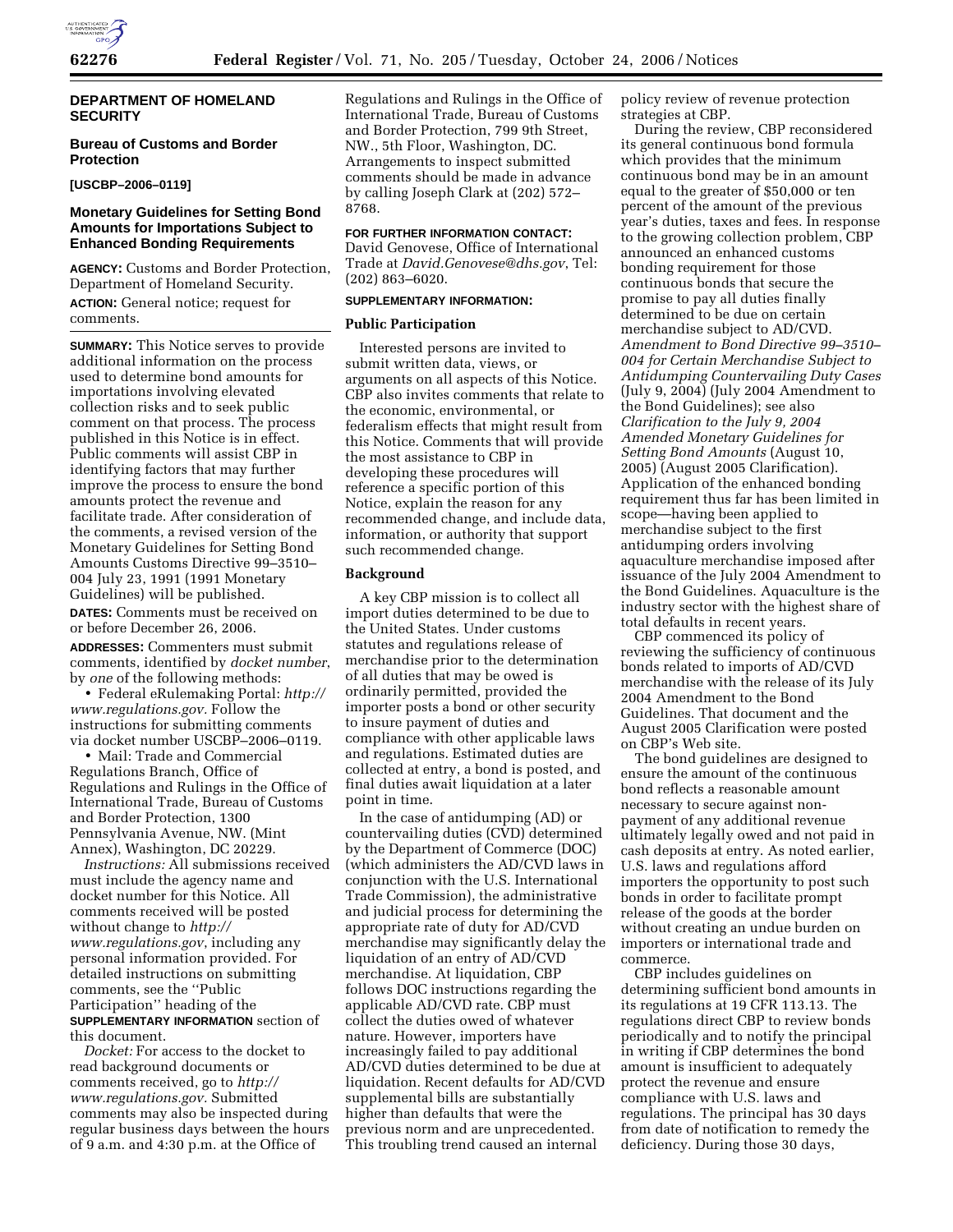principals have frequently requested CBP to adjust its bond determination.

This Notice seeks public comment on the procedures for setting bond amounts on merchandise subject to increased default risk and, therefore, designated as Special Category Merchandise that may be subject to enhanced bonding requirements. An explanation of Special Category Merchandise appears later in this document under ''Procedures for Setting Bond Amount.'' History of compliance with customs laws and regulations, ability to pay, existence of assets available as recourse for nonpayment, past payment history, similarity to previous circumstances giving rise to uncollected revenue problems, and other relevant factors will be considered in determining whether to reduce the bond amount otherwise required under the enhanced bond formula. Importers will be offered the opportunity to submit information on their financial condition related to the risk of non-collection for that importer and CBP will determine bond amounts based on that information, the importer's compliance history and other relevant information available to CBP. In the absence of a submission by the importer, CBP would calculate the bond amount using the formulas set forth below.

This document will be incorporated into the 1991 Monetary Guidelines and represents the comprehensive and exclusive statement of the policy and processes expressed in the July 2004 Amendment to the Bond Guidelines, the Bond Formulas posted on CBP's Web site, and the August 2005 Clarification. After consideration of any comments received, an incorporated policy will be published.

#### **Procedure for Setting Bond Amount**

In order to provide a consistent bond formula and to ensure the bond amounts protect the revenue and facilitate trade, CBP issued bond guidelines. Under the August 2005 Clarification, CBP indicated that it would designate Special Categories of Merchandise and designate Covered Cases within those Special Categories. CBP will continue to evaluate on an industry wide basis those types of merchandise where additional bond requirements may be needed. However, because importers are only affected when merchandise is subject to different bond requirements, CBP will only designate Special Categories, that is, merchandise for which an enhanced bond amount may be required.

# *Designation of Special Categories*

• Special Categories may be designated when additional bond requirements in the form of greater continuous entry bonds or other security may be required.

• At least 60 days before new bonding requirements take effect, CBP will provide public notice of designation of a Special Category in the Customs Bulletin and on the CBP's Web site (*http://www.cbp.gov*). The notice will solicit comment from affected parties and will provide a description of the reasons for the Special Category. Affected parties will have 30 days from the date the designation notice is published to submit comments.

• When conditions no longer exist that warrant the Special Category designation, the designation will be removed and the public will be notified through the Customs Bulletin and the CBP Web site.

# *Criteria for Special Categories*

In considering which merchandise should be designated Special Category merchandise subject to enhanced bond requirements, the following criteria shall be considered:

1. Previous collection problems concerning the industry involved;

2. The similarity to previous imports or industries experiencing uncollected revenue problems;

3. Payment history;

4. Indications that liquidated duty rates may exceed existing security; 5. Any other factors that are deemed

relevant.

All Special Categories will be monitored on a regular basis to determine whether a material change in factors has occurred so that the amount of the required bond for the Special Categories should be adjusted up or down or that the conditions that warranted the designations no longer exist.

# *Continuous Bond Formulas for Special Category Merchandise*

CBP will review the sufficiency of bonds covering Special Category merchandise. Importers of Special Category merchandise may be required to obtain larger continuous bonds. In such circumstances, importers will be offered the opportunity to submit information on their financial condition related to the risk of non-collection for that importer, and CBP will determine bond amounts based on that information, the importer's compliance history, and other relevant information available to CBP. In the absence of a submission by the importer, CBP may calculate the bond amount using the formulas determined on the basis of the risk of non-collection posed by the Special Category merchandise. These

formulas may be adjusted in accordance with the revenue risks identified for future importations of designated Special Category merchandise.

For Special Category merchandise which is merchandise subject to AD/ CVD, the formulas determined on the basis of the risk of non-collection will be based upon the importer's previous 12 months cumulative import value of merchandise subject to the AD/CVD Order and the rate that the DOC establishes in its Order or, if the bond amount is established after an administrative review, it will be calculated using the rate determined by DOC in the most recent administrative review. The amount of additional coverage will be calculated using the following formula:

• AD/CVD rate established in DOC Order (or the rate established in the most recently completed administrative review)  $\times$  previous 12 months' cumulative import value of subject merchandise.

For example, if an importer has imported \$1 million of the subject AD/ CVD merchandise during the previous 12 months and the DOC rate is 40%, the importer's continuous bond amount will be increased by \$400,000.

For new importers with no prior history of imports who import Special Category merchandise subject to AD/ CVD, the continuous bond will be calculated in accordance with the following formula:

• DOC deposit rate in effect on date of entry × the importer's estimated annual value of imported goods subject to the case.

Periodic reviews will be conducted to monitor the sufficiency of the continuous bonds for Special Category merchandise. CBP may adjust the rates in the formulas set forth above to calculate different bond amounts as circumstances warrant. CBP is committed to protecting its ability to collect the amount of money determined to be due at liquidation and to requiring continuous bonds in an amount reasonably necessary to cover its additional financial risk.

Absent exceptional circumstances, the above formulas will determine the bond amounts where a submission has not been made by the principal. Nothing in this policy affects the CBP's authority to require additional security if CBP believes that acceptance of a transaction secured by a continuous bond would place the revenue in jeopardy or otherwise hamper the enforcement of customs laws or regulations.